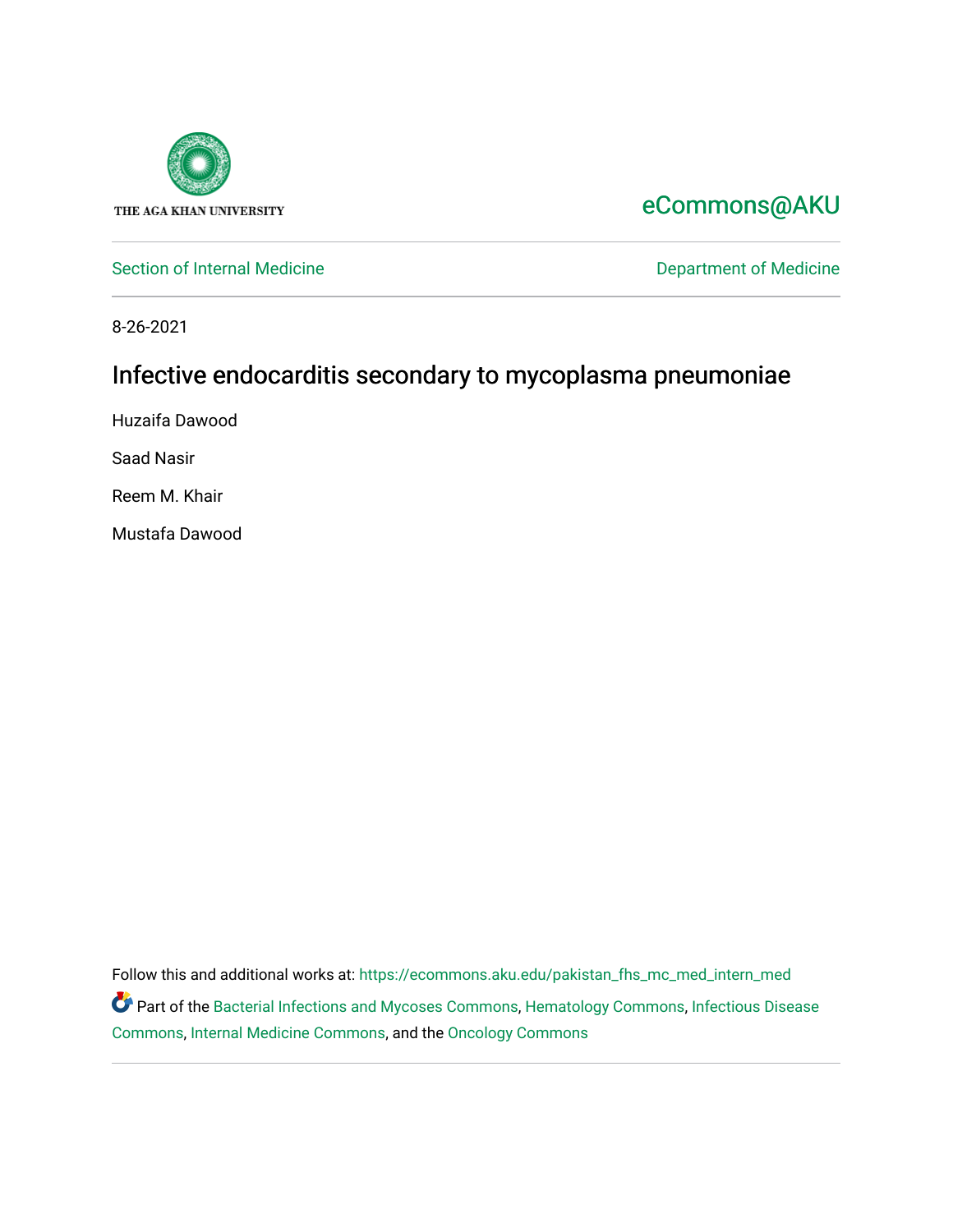## <span id="page-1-0"></span>**Infective Endocarditis Secondary to Mycoplasma pneumoniae**

Huzaifa [Dawood](https://www.cureus.com/users/191187-mustafa-dawood)  $^1$  , Saad [Nasir](https://www.cureus.com/users/129236-saad-nasir)  $^2$  , [Reem](https://www.cureus.com/users/251753-reem-khair-jr-) M. Khair  $^3$  , Mustafa Dawood  $^4$ 

1. Medicine, Naas General Hospital, Naas, IRL 2. Internal Medicine, Aga Khan University Hospital, Karachi, PAK 3. Internal Medicine, Beaumont Hospital, Dublin, IRL 4. Nephrology, Emory University School of Medicine, Atlanta, USA

**Corresponding author:** Saad Nasir, saad-nasir@hotmail.com

#### **Abstract**

*Mycoplasma pneumoniae* (MP) is a gram-positive bacterium most commonly associated with communityacquired pneumonia in adults. It can also involve other systems of the body. Cardiovascular complications include pericarditis, myocarditis, congestive cardiac failure, and, rarely, infective endocarditis. We report a case of infective endocarditis secondary to MP infection in an adult. We treated our patient with doxycycline, which showed significant improvement.

**Categories:** Internal Medicine, Infectious Disease **Keywords:** infective endocarditis, mycoplasma pneumoniae, infection, case, gram positive bacteria

### **Introduction**

<span id="page-1-1"></span>*Mycoplasma pneumoniae* (MP) is a gram-positive bacterium responsible for respiratory tract infection in children and young adults and causes mild to severe upper and lower respiratory tract infections termed atypical pneumonia [1]. Reports suggest an incidence of 10-40% of community-acquired pneumonia in some communities [2]. Hepatic, neurological, cardiac, and skin manifestations of MP are well recognized [1]. Other known associated diseases with MP include Steven-Johnson syndrome, toxic epidermal necrolysis, and erythema multiforme [3]. Limited reports in the literature exist of an association of MP with infective endocarditis; however, patients described earlier have a history of associated heart disease [4-6]. Here, we discuss the case of a lady who presented with fever, later diagnosed as infective endocarditis secondary to MP infection without a preexisting heart disease in an immunocompetent individual.

### **Case Presentation**

A 29 -year-old lady with no previous medical history presented to the emergency department after developing a sudden-onset fever, myalgia, and weight loss for the past one month. Her history was negative for any congenital or acquired heart disease, or any recent dental procedures. She had no history of any intravenous drug abuse.

On physical examination, her blood pressure was 107/58 mmHg, pulse 78 beats/min, respiratory rate 18 breaths/min, and temperature 38.2°C. Her systemic examination was unremarkable and her laboratory investigations including full blood count and inflammatory markers (including erythrocyte sedimentation rate and C-reactive protein levels) were within the normal reference range. However, her troponin-I was raised and an electrocardiogram showed a new left bundle branch block (Figure *[1](#page-1-0)*). Chest X-ray was also normal.

**Review began** 08/12/2021 **Review ended** 08/18/2021 **Published** 08/26/2021

#### **© Copyright** 2021

Dawood et al. This is an open access article distributed under the terms of the Creative Commons Attribution License CC-BY 4.0., which permits unrestricted use, distribution, and reproduction in any medium, provided the original author and source are credited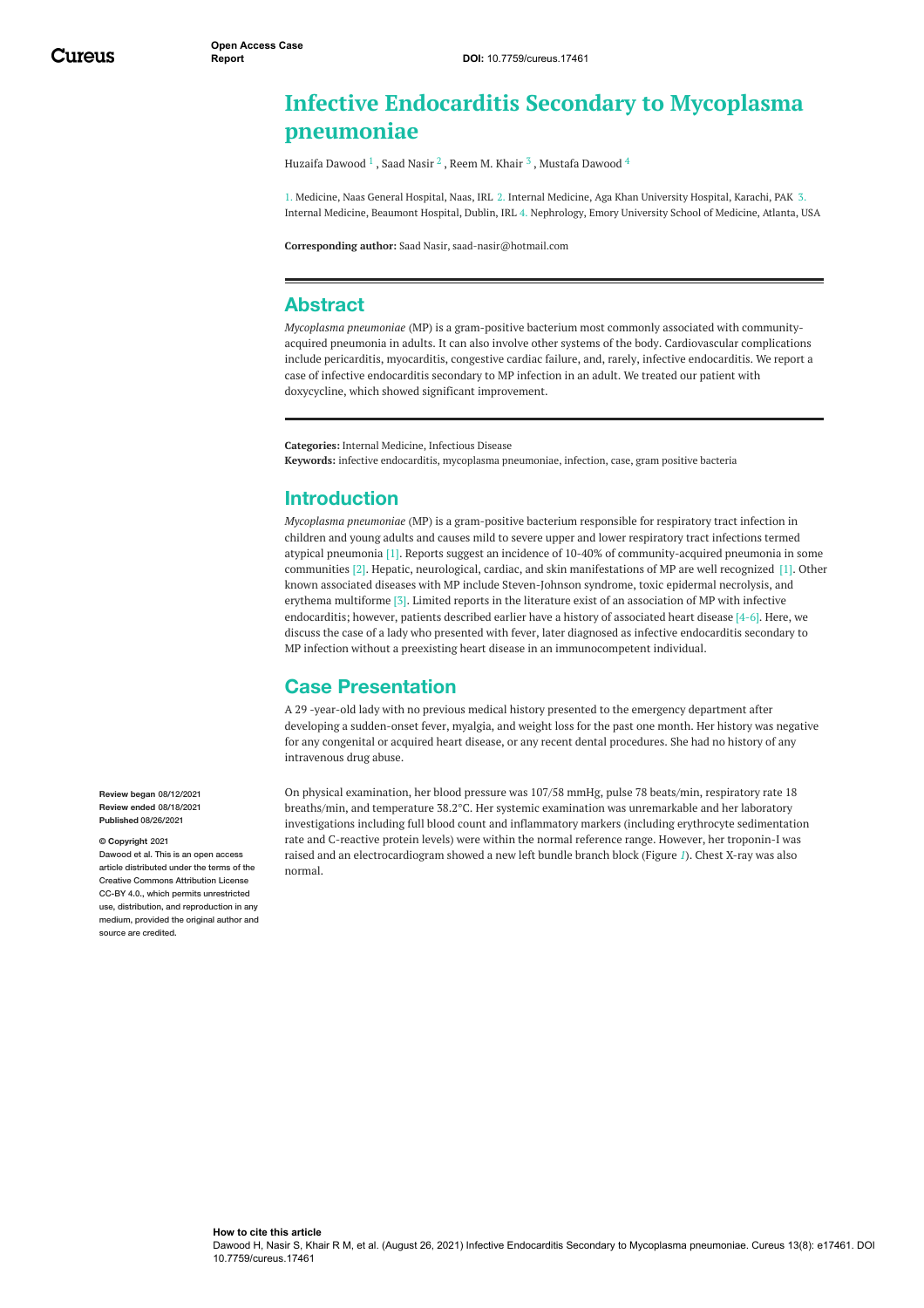<span id="page-2-0"></span>



Three blood cultures were drawn with spacing of 30 minutes each and serologies for *Brucella, Bartonella, Coxiella,* and virology were sent, which came back negative. An echocardiogram showed large mobile vegetation of 1.8 cm attached to the pulmonary valve with no valvular destruction, and mild reduction of left ventricular systolic function with an ejection fraction of 50% (Figure *[2](#page-1-1)*). We started her on empirical antimicrobial therapy with intravenous gentamicin and vancomycin to treat infective endocarditis. During the first week of antimicrobial treatment, the patient experienced unexplained febrile neutropenia; however, there was no apparent cause.



#### **FIGURE 2: Echocardiogram showing a 1.8 cm vegetation attached to the pulmonary valve**

All repeated blood cultures were consistently negative. We consulted Infectious Disease, which advised us to stop vancomycin and to switch to teicoplanin and piperacillin-tazobactam, along with doxycycline. Due to a failure of empiric treatment, we sent the patient's whole blood and plasma for detection of MP by gene amplification via polymerase chain reaction, which came back negative; however, her serology was positive for MP and we started our patient on doxycycline. The patient's fever settled as she improved clinically following the administration of doxycycline. She was discharged to home with doxycycline therapy for a total of two weeks and a repeat echocardiogram at follow-up after two weeks showed complete resolution of the vegetation (Figure *[3](#page-2-0)*).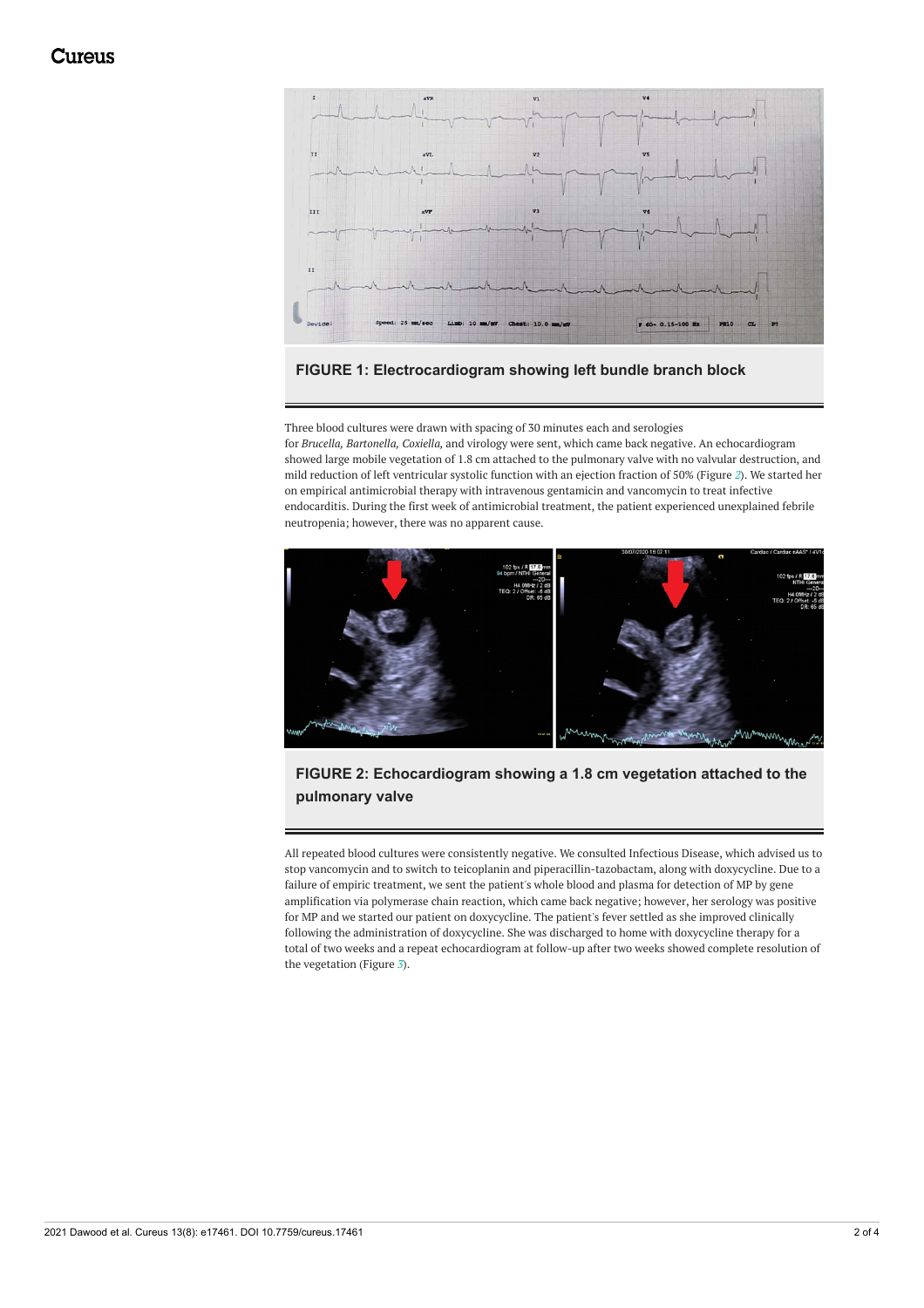

**FIGURE 3: Echocardiogram showing complete resolution of the vegetation after antibiotic therapy**

#### **Discussion**

Clinical presentation of MP varies and most commonly presents as upper and lower respiratory tract symptoms. Though extrapulmonary involvement has been identified, cardiovascular manifestations include pericarditis, myocarditis, congestive cardiac failure, and rarely infective endocarditis [7]. It can affect almost any organ of the body through direct invasion of bacteria or autoimmunity or immune complex deposition [8,9]. Central nervous system manifestations are most noteworthy, especially in children. The presence of extra-pulmonary involvement correlates to a worsened prognosis and can be seen even in the absence of respiratory symptoms [7]. The pathogenesis of endocarditis secondary to MP infection involves the local release of inflammatory cytokines after bacteremia [9]. As cultures are difficult to grow, the diagnosis is based on clinical, radiological, and serological testing [10,11]. The most common organisms involved in culture-negative infective endocarditis include *Coxiella burnetii, Bartonella* spp, and *Tropheryma whipplei*, and are associated with a higher mortality rate [12]. Of the organisms that are linked with culturenegative infective endocarditis, *Mycoplasma* spp.-associated endocarditis is most commonly observed in patients with a preexisting cardiac condition [4-6].

Our patient presented with fever, raised troponin-I, and a new left bundle branch block on electrocardiography, which gave us a clue that the source of infection is coming from the heart. Failure of empiric antibiotic therapy for infective endocarditis prompted us to look for alternate causes of fever. We started our patient on empirical antibiotic therapy but failed to achieve a response. However, when her serological testing was positive for MP, we switched to doxycycline, after which her symptoms improved.

Our review of the literature revealed limited reports of infectious endocarditis secondary to MP infection. In 1980, Popat et al. described the first case ever of MP causing endocarditis in a young adult [13]. The patient had a history of rheumatic heart disease, who then presenting with fever, lethargy, and malaise was later diagnosed with mycoplasma endocarditis via serology. He was initially started on benzylpenicillin and gentamycin for six weeks, later switched to oxytetracycline, to which he responded very well. Interestingly, his transthoracic echocardiogram (TTE) did not show any vegetations [13]. However, a case reported from Argentina by Scapini et al. showed vegetations in TTE, and the patient was started on clarithromycin after cultures grew MP [14]. In comparison, our patient also had vegetations in his TTE and showed dynamic clinical improvement after initiation of doxycycline, similar to a previously reported case [15].

Through this report, we further strengthen the literature regarding the association of MP with culturenegative infective endocarditis. We believe that robust data are required to determine the true incidence of this association. We provide evidence of the therapeutic success achieved through the doxycycline treatment regimen.

#### **Conclusions**

MP is commonly known as a respiratory pathogen. However, it may involve other systems of the body as well, including the cardiovascular. Rarely, it can cause culture-negative infective endocarditis. We suggest physicians keep a high index of suspicion of MP as a known cause for infective endocarditis in culture-negative cases.

## **Additional Information**

#### **Disclosures**

**Human subjects:** Consent was obtained or waived by all participants in this study. **Conflicts of interest:** In compliance with the ICMJE uniform disclosure form, all authors declare the following: **Payment/services info:** All authors have declared that no financial support was received from any organization for the